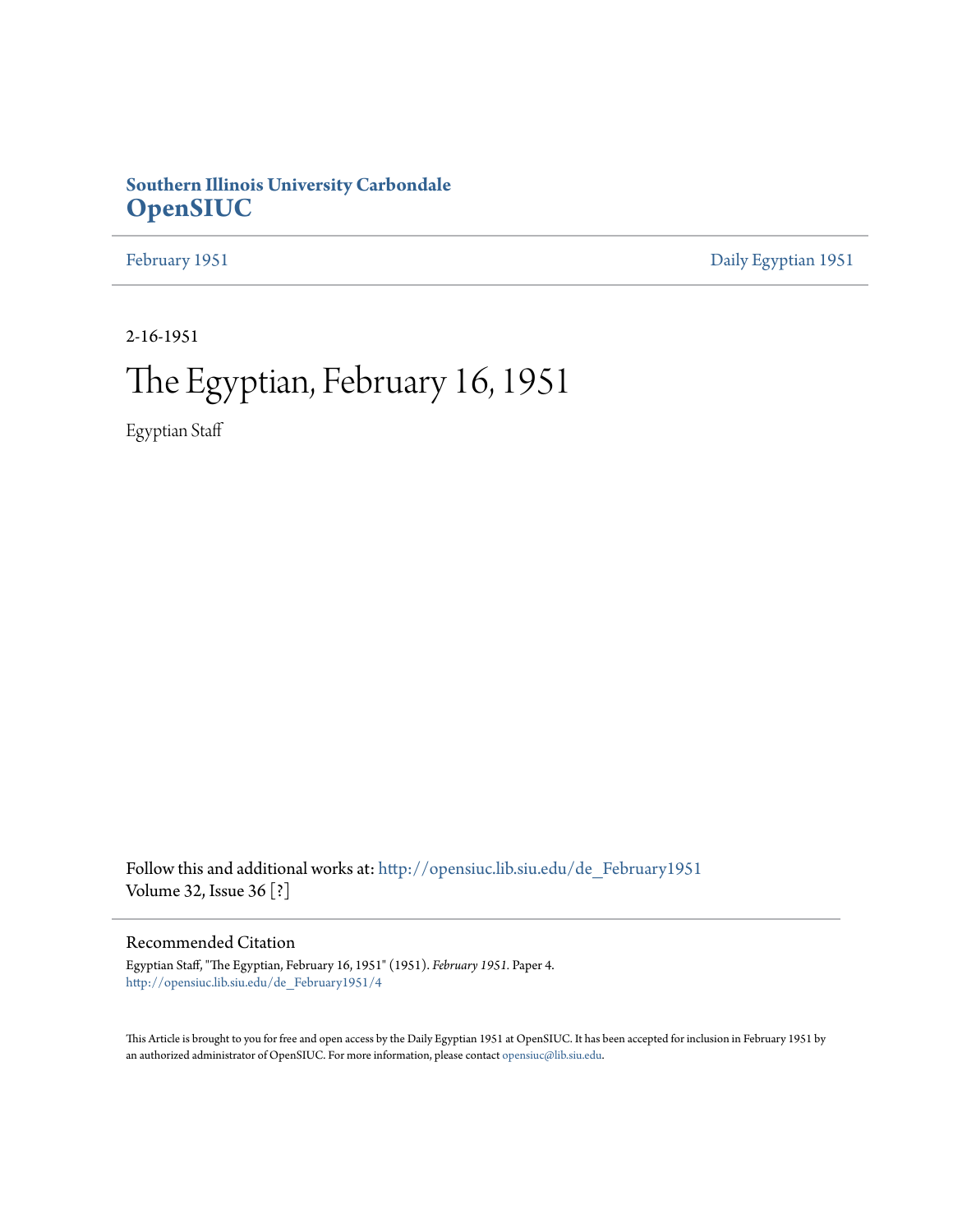## Six Students Nominated In Race For Spring Festival Chairmanship

Six students were nominated for  $|$  in the nominations. Spring Festival chairman in nominations held Tuesday by the Student Council. Dolores Hamp. Delta Sigma Epsilon. received the largest number of nominating votes totaling 25. Others nominated were Lou Diamond, Kappa Delta Alpha, with 22 votes; Lowell O'Daniell, Nu Epsilon Alpha, 10; Bill ett,16; Mimi Alecci, Chi Delta symbol and name they wish to be

. Elections for the chairman will be held Tuesday in the crosshalls of Old Main from 8 a. m. to 4 p.m. Requirements for the Spring Festival chairman are that he must have at least 96 quarter hours and<br>a 3.0 average.

Also in elections Tuesday. students will be asked to vote on the



**BILL SACKETT** 

or more votes but not getting the names will be presented for stu-<br>necessary 10 for nomination are dent vote: Egyptian Warriors, Ma-<br>for the dance, including contacting necessary 10 for nomination are dent vote: Egyptian Warriors, Ma- for the dance, including contacting<br>Jeanne Webb and Phyllis Wolfe, roon Marauders, Southern Colon-1<sup>an</sup> orchestra, and decorating the Tri Sigma, Sara Parrish, and Jim els. Southern Flyers, Southern woman's gym, while the Senate is<br>Parker, A total of 20 were named Knights

# **Operating Budget**<br>
Courses already have been of-for the remainder of the term. In **CODECL TESTETUSY**<br>
Fered in retail selling, coal mining. the interim, Tom Sloan, president<br>
machine shop operation, and bet- of the studen



MMI ALECCI

Delt, with 19. The symbol contest sponsored by co-ordinate all student social activ-<br>STUDENTS RECEIVING five the Alumni Service. The following ities at Southern.

Southern's Board of Trustees will cross for both apprentices and **State Senate Passes**<br>
request an appropriation of  $\frac{10}{10}$  courses for both apprentices and **State Senate Passes**<br>
For our specifical courses in carbona

tirement system of Illinois.<br>
The Indian of Illinois. - a Vital need in the southern section (000).<br>
The system of Illinois.<br>
The Second of Indian of the state and to help meet de-<br>
Senate R. G. Crisenberry (Re-1946-47 the  $\frac{1}{2}$ . Funds necessary to maintain of the state and to help meet de-<br>Funds necessary to maintain mands of the military services. Oth-<br>develop the present ertablished mands of the military services. Oth-publican) said and develop the present established  $\begin{bmatrix} \text{m} \text{and } \text{m} \text{and}} \text{for} \text{ are}} \begin{bmatrix} \text{m} \text{and}} \text{m} \text{and}} \end{bmatrix}$  area service projects have been  $\begin{bmatrix} \text{m} \text{and}} \text{an} \text{and}} \end{bmatrix}$  and construction esti- $\begin{bmatrix} \text{sevi}' \text{and}} \text{sevi}' \$ er area service projects have been  $\begin{bmatrix} 1 & 0 & 0 \\ 0 & 0 & 0 \\ 0 & 0 & 0 \end{bmatrix}$  and the proposed library far Enrich started in agriculture. with empha- $\begin{bmatrix} 2 & 0 & 0 \\ 0 & 0 & 0 \\ 0 & 0 & 0 \end{bmatrix}$  exceed available funds and that th programs.<br>3. Revolving funds which will be six on application of research re- exceed available funds and that the ued to be well-stocked with veter-<br>3. Revolving funds which will be six on application of research re- proje and develop the present established the rate as service projects have been mates on the proposed library far<br>as the service projects have been mates on the proposed library far **ENROLLMENT** figures continuition external<br>3.

THE Egyptian

SOUTHERN ILLINOIS UNIVERSITY Vol. 32. No: $\mathcal{X}$  \* Single Copy 3c \* Carbondale, Ill., Feb. 16, 1951

## New Social Senate  $Students$ , Faculty Vote Meets; Makes Plans In Favor of AFROTC Unit For School Dance

began operation this week at an organizational meeting Monday, and made plans for a dance to be held Saturday, Feb. 24.

The Senate consists of 14 Southern Illinois University students, who represent the school's seven leading organizations, Independent Student association, Girls' House Councit, lnterfraternity Council, Pan·Hellenic Council, Alpha Phi Omega, Girls' Rally and the Student Council.

**THEIR JOB, as a sub-commit-**<br>tee of the Student Council, is to Chi. 13; and Gordon Tate, Chi adopted for Southern as a result of the Student Council, is to Delt. with 19.

Froon Marauders. Southern Colon- an orchestra, and decorating the els. Southern Flyers, Southern woman's gym, while the Senate is Parker~ A total of 20 were nfmed Knights. . providing the necessary financial - - ----- ----- aid.

Southern Requests ducah, and other points of indus- Next Monday the group will se-<br>southern equipment equipment equipment is officers and begin discus-<br>sion on other social events planned sion on other social events planned

Although the request to be pre-<br>Although the request to be pre-<br>Southern's request for a trans-<br>sented to the state budgetary com-<br>mission is \$4.105.683 above that offer a two-year course for high the state House of Repres mission is \$4,105,683 above that offer a two-year course for high the state House of Representatives, its quarters.<br>for the current high ium Southers school graduates, featuring pro- as the Illinois Senate passed and **REA** for the current biennium, Southern school. graduates. featuring pro- as the Illinois Senate passed and **REASONS FOR CLOSING** the is not asking for any new projects, grams in the fields of business and referred to the House three bills SIU office is that the number of the fields of business and referred to the House three bills  $\sum_{n=1}^{\infty}$  (veloc the board emphasized. The addi- Industrial trades.<br>tional funds, the board explained. Another program in the develop-1949.

are required to make possible a ing curriculum is a three-year. The bills divert money originally months, according to Dr. Charles<br>steady development of programs course in nursing education, sched~ earmarked for a new libr steady development of programs died to begin in September. As this ing as follows: training school, to the president.<br>The program continues, the university \$301,400; completion of power Early days of Request for funds is divided into program continues, the university \$301,400; completion of power Early days of the office were<br>four classifications: will be able to contribute to the plant, \$263,000; life science build-<br> four classifications:<br>
l. Funds for the university re- surply of nurses for which there is  $\frac{1}{2}$  ing. \$664.000; dormitory, \$615,- 1512 veterans swelled the SIU en-<br>
1. Funds for the university re-<br>
a vital need in the

new faculty members, and current Southern Illinois is finally an ac- environment in Illinois this chief duty of the center has even the control be- the center has equipped that the strip of the center has would be establis

 $\begin{array}{c|c|c|c|c|c|c|c|c} \text{S2,681,655} & \text{sequested.} \end{array}$  past help of the General Assem- Tom Sloan. accompanied by Dr.  $\begin{array}{c|c|c|c|c|c} \text{S2,681,655} & \text{S3id} & \text{R } \text{OTC} & \text{unit would help} \end{array}$ C. Horton Talley, speech depart- **GEOGRAPHY FRATERNITY** Southern's enrollment "tremend-<br>ment chairman, will attend the **SPONSORS COFFEE HOUR** Ously." includes amounts necessary for ef- now well established and is ready ment chairman, will attend the ficient operation of the university's to expand to meet the demands of state contest for extemporaneous Ficient operation of the university's to expand to meet the demands of state contest for extemporaneous. CONTREL HOUR<br>The expanding the stablished service pro-<br>the area." Speaking and oratory at Monmouth the fraternity wil recently established service pro- the area."<br>grams designed primarily for South-<br>college tomorrow. The hour each Wednesday at 3:30 MEET THURSDAY

ern Illinois.<br>The Vocational-Technical Institute of the Same There will be a meeting of art the same time, Southern de- p.m., preceding a 4 o'clock geog- There will be a meeting of art be a meeting of art because of the an The Vocational-Technical Institute LELECTED PRESIDENT baters Jo Ann Eblen. Carolyn raphy lecture by Dr. Charles Col- majors at 3 p.m.. Feb. 22, in room<br>tute is attempting to meet demands Roye R. Bryant. director of Reed. J tute is attempting to meet demands Roye R. Bryant. director of Reed, Jake Lipe, and Norman of labor unions and other groups Southern's Placement Service, was Megeff will compete in a debate of labor unions and other groups Southern's Placement Service. was Megeff will compete in a debate Both the coffee hour and lec- Burnett H. Shryock. art department for additional courses, chiefly for elected president of t for additional courses, chiefly for elected president of the Illinois In-<br>the development of skilled labor, stitutional Placement association in castle, Ind. A. J. Croft, director of room of the student Center, and he pres

Southern's students and faculty definitely want an Air Force ROTC unit at Southern. This was indicated in a poll of more than 2,000 SIU students and faculty members in a special vote taken here Tuesday.<br>
Of the approximately 1,800 stu-

dents voting in the poll, 85.6 per proval by filing with the Air Force<br>cent of them favored the establish- an application for ROTC. cent of them favored the establish-<br>ment of an Air Force ROTC for ency while 80.4 per cent of the students favored the establishment

duration while 85.9 per cent fav-<br>  $\begin{bmatrix} 1 & 0 \ 0 & 0 \end{bmatrix}$   $\begin{bmatrix} 0 & 0 \ 0 & 0 \end{bmatrix}$   $\begin{bmatrix} 0 & 0 \ 0 & 0 \end{bmatrix}$  are pass-<br>ored the ROTC on a permanent ed out Tuesday to the students and

## VA Guidance Center Closed Yesterday

The term is the sec-<br>
The sec-<br>
The contract erans of the Vetera. The Veteral of the Veteral of the Veteral of the Veteral of the Veteral of the Veteral of the Veteral of the Veteral of the Vetera.<br>
The Campion of the Camp Guidance center closed shop yes-

request an appropriation of \$10. Southern in carpentry, plaster.<br>
606.317 for 1951-53 operating ex-<br>
Penses.<br>
The center, with virtues on over the center of the center of the center of the center of the center of the cente

the board emphasized. The addi-<br>tional funds, the board explained, and the action of the property is a three-year of the part of the past few<br>are required to make possible a ing curriculum is a three-year The bills divert

Major portion of the increase at Southern are gratited that a **Two Week-End Trips** their expected dip. Only 603 vets **IF SIU'S APPLICATION** is ap-<br>is needed to pay the salaries of university designed to serve the ed-<br>seri

expenses of operating the univer-<br>sity. To support this part of the ed program of instruction, research, permit.<br>Interval and support this part of the ed program of instruction, research, permit. ed program of instruction, research. permit.<br>and area service, as a result of the Doris Schwinn, Roy Clark, and and other problems. The complies. The contraction of the president.

and future operations at Joppa, Pa- week. to be Pauw. to be Pauw. . interested in geography. Will be discussed.

ment of an Air Force ROTC for Approximately 62 colleges and the duration of the present emerg- universities are to be selected by universities are to be selected by the Air Force for the establishment of AFROTC units. Southern of an Air Force ROTC on a perm- is one of more than a 1,000 schools anent basis. and basis.<br> **RESULTS OF** the poll of more Tenney, however, believes that **RESULTS OF** the poll of more Tenney, however, believes that than 300 faculty members were SIU has a good chance for the ac-SIU has a good chance for the ac-<br>quisition of this military training similar as 94.9 per cent favored quisition of this military training establishment of the ROTC for the program.

ored the ROTC on a permanent ed out Tuesday to the students and basis. faculty to fulfill one of the re-University officials quickly fol- quirements for application since the lowed up this student-faculty  $ap = |Air|$  Force desires to acquire Air Force desires to acquire *the* school's over all opinion of an AFROTC unit.

The Air Force ROTC. if estab· lished at Southern, would provide for a basic course of-two years mil· itary training for undergraduate students. If the student wishes to receive a reserve commission after the completion of the basic course\_ and is selected by the Ail Force. he would then go on to finish the advanced course of two more years: Whether or not the basic course would be compulsory would be a matter of local policy which would have to be decided later.

Students would spend about three hours per week. in the basic course and five hours per week in the advanced cOurse. Credit for these courses would be established by the university. Upperclassmen taking advanced ROTC would receive pay from the Air Force.

ESTABLISHMENT of this military program would not interfere in the regular college curriculum the student wishes to take.

Students enrolled in tbe proposed AFROTC program and making satisfactory grades would not be subject to call by their Selective<br>Service Board.

4. Funds which will he necessary sources to example the monstration pro-<br>
to strengthen service programs for concerning the budget request. **Speech Students Plan** the southern the ex-serv-<br>
the Southern Hinois region. Prov Solventry in the solution of the solution of the solution of the network of the solution of the network of the solution of the network of the solution of the network of the solution of the solution of the solution of the s

is needed to pay the salaries of university designed to serve the ed-<br>existing staff, salaries of necessary unctional and service needs of Southern speech students in for-<br>new faculty members, and current Southern Illinois

University's program, an increase and area service, as a result of the Doris Schwinn, Roy Clark, and Jand other problems. The Doris Little assistant to the president, the product of the General Assem-<br>
Tom Sloan, accompani

Stitutional Placement association in castle, Ind. A. J. Croft. director of room of the student Center. and be present, and certain matters of a meeting in Bloomington last dehate, will accompany the squad are open to stude which is a critical need for present a meeting in Bloomington last deepare, will accompany the squad are open to students and faculty special interest- to majors in art and future operations at Joppa, Pa- week.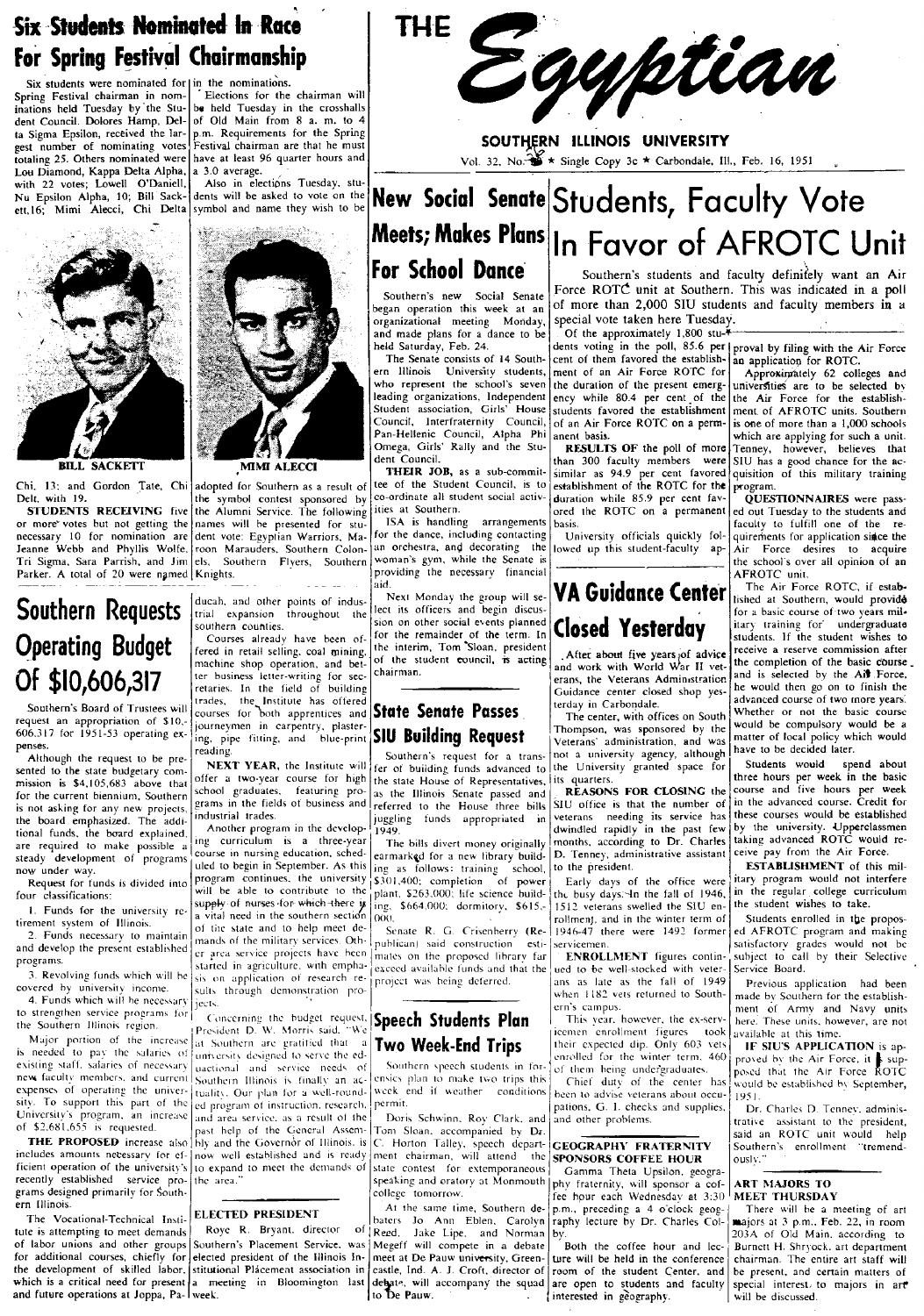#### **Nominations for Oblivion**

Recently some of our reporters told us some of their pet peeves. Here are some of their nominations for oblivion:

The student who invariably waits until two minutes until the end of the class period, then asks a long, involved question which requires five minutes for an answer.

The instructor who, when a person asks about his grades replies, "Oh, don't worry about it, you're doing all right," then flunks you.

Girls who smoke cigarette holders and put cigarettes in them for show.

The instructor who gives you a B-plus when he could just as easily have given you an A-minus.

People who say after doing a favor, "Oh, I don't 'charge' you anything . . . but if you just want to 'give' me something

Girls who would love to go to a dance, but would rather "sit this one out," all the way through the thing.

People who walk up to you and say, "I know it's none<br>of my business, but . . ." and then proceed to ask some very personal questions.

Teachers who make detailed assignments and then forget to collect them-if you have the assignment.

Hot-rod drivers who pull out in front of you.

Dirty glasses in a restaurant or cafeteria.

Girls with the "I like you, but it can never be anything else" attitude.

The "carbon copy" songs such as "Cry of the Wild Goose"<br>after "Ghost Riders," and "Beg Your Pardon" after 'Near You."

Any more nominations?

#### Childishness

Childish drawings (apparently the work of childish minds) have been found tacked on professional drawings now on exhibit on the second floor of Old Main, according to Burnett Shryock, art department chairman.

He adds that some of the tacks have been removed from the exhibits, allowing the exhibits to fall to the floor, thereby damaging them.

We do not mean to praise the art exhibit, but the damaging of the drawings should be severely reprimanded.

Our not liking a person's performance at a concert gives us no right to damage his instrument. Likewise, our not liking an art exhibit gives us no right to damage a painting.

The pasting of childish drawings on the paintings may have brought several laughs to the guilty persons, but it simply is a sign of intolerance. To say the least, it is very low humor.

Actually, most students probably appreciate the art exhibit and appreciate the effort spent in getting it to Southern. Those who don't like it may criticize, but defacing a drawing is completely unjustifiable. B. H.

#### **A Forward Step**

Southern's students this week overwhelmingly gave their approval of an Air Force ROTC unit located here. We think this is a step in the right direction both to combat the falling enrollment and to give male students a chance to finish their education before entering the service.

The administration's quick action and the good co-operation and response by the students and faculty have set the stage for the establishment of the ROTC frere.

It's now up to the Air Force. B. H.



Published semi-weekly during the school year, excepting holidays and exam weeks by students of Southern Illinois University, Carbondale, Ill. Entered as second class matter at the Carbondale post office under the Act of March 3, 1879.

|                                             |  | WINTER TERM ENROLLMENT-2,778         |  |
|---------------------------------------------|--|--------------------------------------|--|
|                                             |  |                                      |  |
|                                             |  |                                      |  |
|                                             |  |                                      |  |
|                                             |  |                                      |  |
|                                             |  | Rob Coover  Associate Feature Editor |  |
|                                             |  |                                      |  |
|                                             |  |                                      |  |
|                                             |  |                                      |  |
| Barbara Ames, Louis Von Behren Circulation  |  |                                      |  |
| Miss Viola. DuFrain  Faculty Fiscal Sponsor |  |                                      |  |
|                                             |  |                                      |  |
|                                             |  |                                      |  |

The Storyteller Aladdin and His Magic

Lamp--A Re-release

#### by Bob Coover

Once upon a time in far-away<br>Make-Believe land of fairies, goblins, no taxes, peace and other oldfashioned occurrences, there lived young fellow named Aladdin Jones.

Aladdin's father was Murgletroyd Jones (maiden mame), who in turn was related to Montgomery and Kermit Jones, Louisa Jones<br>Muck and Anna Jones Burrough. This has little to do with the story but might be of some interest to any anthropology student, considering the fact that Kermit Jones was a rhinoceros.

ONE DAY WHILE Papa Jones was looking over his 38 children (let it never be said that Murgletroyd Jones did not enjoy life) he spied his gangly 18-year son, Aladdin.

"Aladdin," quoth his old man, "thou are approaching manhood Git out of them diapers and go out<br>into the world."

And so it was that young Aladdin, armed with an extra pair of socks, left-overs from the garbage Dispos-All, and Kinsey's books, set<br>out on his search for fortune, adventure and romance.

On his journey he happened to run across an old fluorescent lamp. Picking up the remains. Aladdin started to brush off the dust, when ALL OF A SUDDEN-nothing happened.

DISAPPOINTED, **ALADDIN** threw the lamp away. As it met the<br>ground there was a loud pop, a puff of smoke, and, with an 80drum roll, a 12-trumpet fanfare, 33-cannon salute, and thunderous earth-shaking laughter, out stepped a monstrous giant with bulging muscles, shaggy black locks of hair,

masters, singly nuclear order master<br>
"Hammy," said Aladdin.<br>
"Well," replied the genie proud-<br>
ly, "I didn't spend three years under Dr. McLeod for nothing.

"So, what's the scoop, droop?"<br>"I am in your power. You art<br>mine master, and other such worldshaking statements.

"You may have three wishes. Is there anything your little black heart desireth?'

"Whoops!" thought Aladdin, a he sat down on a rusty nail to ponder the possibilities of three wishes. What would it be: world-wide peace? riches for the poor? food<br>for the world's hungry? a life-time reservation on Anthony Hall's pas

sion porch? free beer at John's?<br>"Cripes! Sometimes," said Alad-<br>din, "I wish this story would end." The End.



AT CHURCH MEETING An all-church student fellowship supper and devotional program will be held at the First Presbyterian church Sunday, Feb. 18. Representatives of the Student Christian Foundation and the student groups of Carbondale churches have planned the program in observance of Brotherhood day. Henry N. Tani, director of the

Youth department of education of the Evangelical and Reformed church will be the featured speaker after the supper, which will be held at 5:30.

The Duplicating Service moved four times in less than five years



### **New Curriculum For Art Rlanned**

A new four-year curriculum has been designed to fulfill the need qualify students for various to types of positions related to teaching art in the schools, according to Southern's departments of education and art.

The new curriculum is being set up to fulfill state and university requirements for both the elementary certificate, which permits the graduate to accept a position as a grade teacher (grade V through 8) and the special certificate which permits the graduate to accept a<br>position in the teaching of art on any grade level or in high school.

IN THE PAST, students' have generally prepared either for high<br>school or grade school work and have often found that combinations are available for which they cannot qualify.

Dr. Ted R. Ragsdale, professor in the department of education stated that he feels interesting careers are available in this special field to persons who are not in-<br>terested in professional performance as artists. Many persons interested in children and in teaching eliminate themselves from consideration of this as a field be-<br>cause of the misconception that high standards of technical skill and professional interest are pre requisites





## SIU Exposure **Reinert Favors** ROTC Unit at SIU By Harry Reinert

Our heartiest congratulations go to all those who are responsible for the great success of Southern's first Career Day-to the students and faculty who planned the af-<br>fair, to the various persons who led the sessions, and to the students attending them. Many of the discussion groups had to turn<br>students away because of crowded conditions. Although it is a shame that these students could not also participate in these particular dis-<br>cussions, it is gratifying to such an interest displayed.

 $\epsilon$   $\epsilon$   $\epsilon$ 

Southern Exposure learned last week---by bitter experience----that<br>a mistake was made in the previous issue. Not the whole parking lot next to the music annex, but only the east half of the lot is now<br>open to the public---that is, only the lot closest to the IC tracks. We apologize to any others who might have been misled by this error.

 $6.6.6$ 

Among other things, dards were distributed this week to the students to take a poll concerning introduction of an air force the ROTC unit on campus. As this column mentioned before, there is certainly a no more painless way for draftable males (and who isn't now?) to get rid of part of<br>their stint in uniform, in addition to getting a crack at a commission. We can only hope that the administration-backed by the student body--will exert all possible pressure to get such a program inaugurated at the earliest possible date.  $\mathbf{r}$  . As a set

Notable quote: Getting a college diploma with the least possible amount of effort is another victory of cleverness over intelligence.

**30c WASHES** A LOT OF CLOTHES

At Southern Illinois' Most Modern Laundromat

> It's ECONOMICAL Because It's **SELF SERVICE**

No Weather Problem With Our Dryer

**Todd's Laundromat**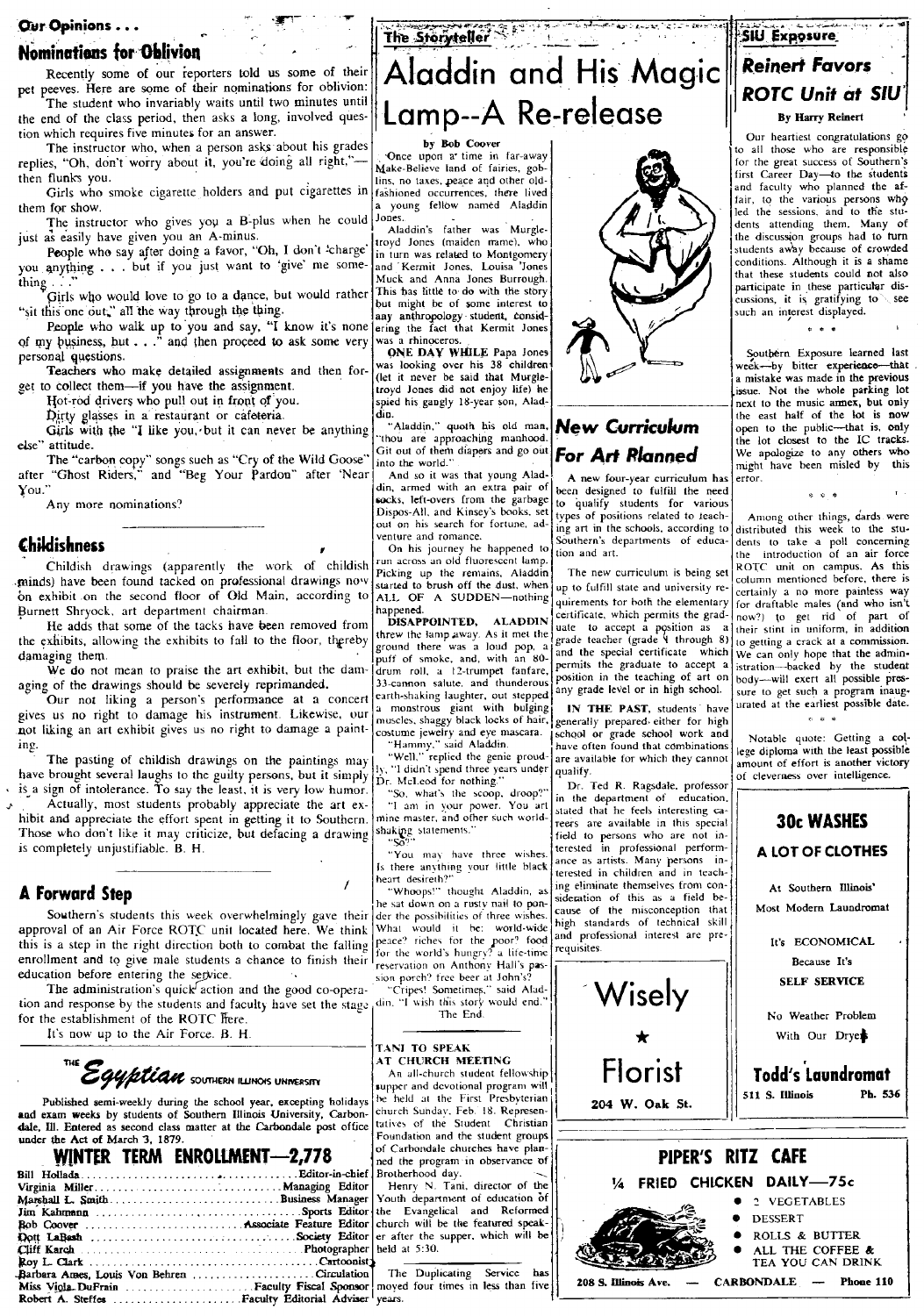## **SIU** Society Delta Sig, NEA Pledges Skip Out by Dott LaBash

**DELTA SIG** pledges skipped<br>out with the **NEA** pledges Monday<br>'night . . .Positions between actives and pledges were reversed when Topsy Turvy day was held last<br>Tuesday . . . Delta Sig basketball team defeated Club 16 last Monday to win their first basketball game.

ANTHONY HALL girls, Paka were voted into the Sphinx club at tits last meeting . . . Virginia Williford, senior from Murphysboro, is<br>leaving school at the end of the term to assume a position with the insurance division of General Motors corporation . . . Alice Bevirt, alum, was married to Bill Hallam in O'Fallon, Feb. 10... Muriel<br>Fults, senior from Ava., will start teaching in Farina at the end of the term. . . Erma Douglas, former Hall resident, spent the weekend visiting friends on campus.

PI KAP pledges and actives are devoting their free time this week to helping with pre-registration...<br>Barbara Heath and Mona Williams have been nominated for the Service to Southern award.

STUDENT EMPLOYEES MAY GET WITHHOLDING SLIPS

All SIU students employed on campus during 1950 have been<br>asked to claim their W-2 income tax withholding slips at the business office as soon as possible.



 $25c$ 

## **Schedule Final Tryoyts** For KDA Variety Show

Final tryouts for the Kappa Delta Alpha Variety Show on Feb.<br>21 will take place Monday and Tuesday night at 7 o'clock, according to chairman Gene Johns.

THE AWARDS' committee meeting has been postponed until 4 p.m. this afternoon in the Student<br>dent Center, due to a faculty<br>meeting which was held yesterday. Nominations for the Service to Southern awards will be accepted up until the time of the meeting. Serving on the committee will be faculty members Dr. Ted Ragsdale, professor of education; Mrs. Minnie Mae Pitkin, assistant to the president; Cecil Franklin, chairman of the P. E. department; Miss Hilda Stein, associāte professor of<br>zoology; and I. Clark Davis, Dean on Men.

Service to Southern awards are now on display in the crosshalls of The presentation Old Main. -of these awards by Hobert (Bud)<br>Loftus, last year's winner, will be one of the highlights of the Variety Show on Feb. 21.

#### Abrahams Speaks at Agriculture Club Meet

Einemann Abrahams, president of the International Relations club, was guest speaker at a meeting of the Agriculture club Tuesday night. Feb. 6. Abrahams spoke on African climate, vegetation, and agriculture.

Next meeting of the Ag club will<br>be Tuesday, Feb. 20, 7 p.m., at 1<br>1311 South Thompson. Nominees for officers for spring term will be introduced at this time. Dr. W. E. Keepper, agriculture department chairman, will present a talk on<br>the future of agriculture at SIU.

## **Newman Club Ceases Activity During Lent**

Executive committee of the Newman Club, headed by President Joe Harding, has announced that it will discontinue all of its social and cultural activities during the period of Lent

Newman Club will, however, concentrate on the spiritual aspect of Lent by striving towards maximum participation in the Lenten services held bi-weekly at St. Xavier's church. Immediately after Lent a definite program for Spring new officers.

Phone 40 for Information



ALLEN LOGAR (left), escort of Joan Gee, was crowned king at the Pi Kappa Sigma Sweetheart dance held Saturday. (Campus Photos).

## Unusual Hobby Trtanj Remembers License Numbers

Throughout the course of a college career, students run across a few individual differences, which may include personalities, occupations, and various hobbys. Among the many unusual hobbies of students at Southern, is that of Al Trtanj, whose favorite pastime is old fraternity brother stormed into

started memorizing the numbers of license plates when he was a junior exact numerical answer. University in high school, when his brother exact numerical answer. University bought a new Buick. Since then, aborgets a number, once he learns it license plates when he was a junior memory of some 200 plates, rang-|firmly. ing from 924-618 to 1292-614, his newest addition.

THIS COLLEGE junior makes a practice of remembering the license plate number of everyone he knows ernment, and in religious circles. It is a fact that the governor of the to try chemistry equations!"

**COMMANDER STATE** 

Shepard as vice-president.



MORE THAN 100 persons attended the Pi Kappa Sigma formal dance held in the Little Theatre Saturday night. (Campus photos.)

#### state usually has No. 1 as his license number. But such is not the case with Governor Adlai Stephenson of Illinois. After checking on this plate, Trtanj found out that<br>Cardinal Strich of Chicago now has the initial number in the state of Illinois, and Stephenson has a large No. 2 on his shiny, black car.

It would seem to be a difficult task to remember the number of the people whom he has not seen<br>for two or three years, but after<br>a quick flash of thought, Al can tell you the exact number of any car he has ever considered.

ONE SUNDAY afternoon, an remembering license plate numbers. Al's home, and among his first<br>A native of Madison, Al first questions was, "Al, do you still remember my license plate number?" Al smiled and rattled off the

> Undoubtedly, this remarkable<br>memory comes in handy in Al's collegiate work. A junior majoring in chemistry, Trtanj says remem bering license plate numbers is orizing license plates? You ough



Weddings: Betty Sissom, Pi Kap, and Roland Sachtleben were married Feb. 9 at the Lutheran church in Carbondale.

#### **Engagements**

Pat Markland, Pi Kap, and Jim Dorsey, Chicago.

| <b>FOR MORE</b><br>ONCE YOU TRY<br>l,<br><b>OUR DELICIOUS</b><br>) j<br>t l<br>Hamburgers-20c<br>l<br>and<br>Barbecues---25c<br>SOUTHERN BARBECUE<br>217 N. Illinois<br><b>Ph. 383Y</b><br>t<br><b>VARSITY THEATRE</b><br>s<br>SATURDAY, FEB. 17<br>$\ddot{\phantom{0}}$<br><b>BOMBA IN THE HIDDEN</b><br>2<br>CITY"<br>¢<br>Wayne Morris in<br>"TOUGHER THEY COME"<br>SUN. & MON., FEB.<br>18-19<br>Joan Fountaine, Joseph Cotton<br>"SEPTEMBER AFFAIR"<br><b>RODGERS THEATRE</b><br>SATURDAY, FEB. 17<br>Gene Autry<br>"RIM OF THE CANYON"<br>SUN. & MON., FEB. 18-19<br>William Holden, Gloria<br>Swanson<br>"SUNSET' BOULEVARD"<br>THE ARMY STORE<br>Where<br>You Get The BEST<br>For LESS!<br>209 E. Main<br>Ph. 1330<br>Do You Know That.<br>ł<br>í<br>ARTICULAR<br><b>EOPLE</b><br><b>REFER</b><br><b>EERLESS</b><br>CLEANERS<br>207 W. Walnut<br>Phone 637 |         |                  |
|--------------------------------------------------------------------------------------------------------------------------------------------------------------------------------------------------------------------------------------------------------------------------------------------------------------------------------------------------------------------------------------------------------------------------------------------------------------------------------------------------------------------------------------------------------------------------------------------------------------------------------------------------------------------------------------------------------------------------------------------------------------------------------------------------------------------------------------------------------------------|---------|------------------|
|                                                                                                                                                                                                                                                                                                                                                                                                                                                                                                                                                                                                                                                                                                                                                                                                                                                                    | ì       | YOU'LL COME BACK |
|                                                                                                                                                                                                                                                                                                                                                                                                                                                                                                                                                                                                                                                                                                                                                                                                                                                                    |         |                  |
|                                                                                                                                                                                                                                                                                                                                                                                                                                                                                                                                                                                                                                                                                                                                                                                                                                                                    |         |                  |
|                                                                                                                                                                                                                                                                                                                                                                                                                                                                                                                                                                                                                                                                                                                                                                                                                                                                    |         |                  |
|                                                                                                                                                                                                                                                                                                                                                                                                                                                                                                                                                                                                                                                                                                                                                                                                                                                                    |         |                  |
|                                                                                                                                                                                                                                                                                                                                                                                                                                                                                                                                                                                                                                                                                                                                                                                                                                                                    |         |                  |
|                                                                                                                                                                                                                                                                                                                                                                                                                                                                                                                                                                                                                                                                                                                                                                                                                                                                    |         |                  |
|                                                                                                                                                                                                                                                                                                                                                                                                                                                                                                                                                                                                                                                                                                                                                                                                                                                                    | e       |                  |
|                                                                                                                                                                                                                                                                                                                                                                                                                                                                                                                                                                                                                                                                                                                                                                                                                                                                    |         |                  |
|                                                                                                                                                                                                                                                                                                                                                                                                                                                                                                                                                                                                                                                                                                                                                                                                                                                                    | r       |                  |
|                                                                                                                                                                                                                                                                                                                                                                                                                                                                                                                                                                                                                                                                                                                                                                                                                                                                    |         |                  |
|                                                                                                                                                                                                                                                                                                                                                                                                                                                                                                                                                                                                                                                                                                                                                                                                                                                                    |         |                  |
|                                                                                                                                                                                                                                                                                                                                                                                                                                                                                                                                                                                                                                                                                                                                                                                                                                                                    | e       |                  |
|                                                                                                                                                                                                                                                                                                                                                                                                                                                                                                                                                                                                                                                                                                                                                                                                                                                                    |         |                  |
|                                                                                                                                                                                                                                                                                                                                                                                                                                                                                                                                                                                                                                                                                                                                                                                                                                                                    |         |                  |
|                                                                                                                                                                                                                                                                                                                                                                                                                                                                                                                                                                                                                                                                                                                                                                                                                                                                    |         |                  |
|                                                                                                                                                                                                                                                                                                                                                                                                                                                                                                                                                                                                                                                                                                                                                                                                                                                                    |         |                  |
|                                                                                                                                                                                                                                                                                                                                                                                                                                                                                                                                                                                                                                                                                                                                                                                                                                                                    |         |                  |
|                                                                                                                                                                                                                                                                                                                                                                                                                                                                                                                                                                                                                                                                                                                                                                                                                                                                    | t       |                  |
|                                                                                                                                                                                                                                                                                                                                                                                                                                                                                                                                                                                                                                                                                                                                                                                                                                                                    |         |                  |
|                                                                                                                                                                                                                                                                                                                                                                                                                                                                                                                                                                                                                                                                                                                                                                                                                                                                    |         |                  |
|                                                                                                                                                                                                                                                                                                                                                                                                                                                                                                                                                                                                                                                                                                                                                                                                                                                                    | l       |                  |
|                                                                                                                                                                                                                                                                                                                                                                                                                                                                                                                                                                                                                                                                                                                                                                                                                                                                    |         |                  |
|                                                                                                                                                                                                                                                                                                                                                                                                                                                                                                                                                                                                                                                                                                                                                                                                                                                                    |         |                  |
|                                                                                                                                                                                                                                                                                                                                                                                                                                                                                                                                                                                                                                                                                                                                                                                                                                                                    |         |                  |
|                                                                                                                                                                                                                                                                                                                                                                                                                                                                                                                                                                                                                                                                                                                                                                                                                                                                    |         |                  |
|                                                                                                                                                                                                                                                                                                                                                                                                                                                                                                                                                                                                                                                                                                                                                                                                                                                                    |         |                  |
|                                                                                                                                                                                                                                                                                                                                                                                                                                                                                                                                                                                                                                                                                                                                                                                                                                                                    |         |                  |
|                                                                                                                                                                                                                                                                                                                                                                                                                                                                                                                                                                                                                                                                                                                                                                                                                                                                    |         |                  |
|                                                                                                                                                                                                                                                                                                                                                                                                                                                                                                                                                                                                                                                                                                                                                                                                                                                                    |         |                  |
|                                                                                                                                                                                                                                                                                                                                                                                                                                                                                                                                                                                                                                                                                                                                                                                                                                                                    |         |                  |
|                                                                                                                                                                                                                                                                                                                                                                                                                                                                                                                                                                                                                                                                                                                                                                                                                                                                    |         |                  |
|                                                                                                                                                                                                                                                                                                                                                                                                                                                                                                                                                                                                                                                                                                                                                                                                                                                                    |         |                  |
|                                                                                                                                                                                                                                                                                                                                                                                                                                                                                                                                                                                                                                                                                                                                                                                                                                                                    |         |                  |
|                                                                                                                                                                                                                                                                                                                                                                                                                                                                                                                                                                                                                                                                                                                                                                                                                                                                    |         |                  |
|                                                                                                                                                                                                                                                                                                                                                                                                                                                                                                                                                                                                                                                                                                                                                                                                                                                                    |         |                  |
|                                                                                                                                                                                                                                                                                                                                                                                                                                                                                                                                                                                                                                                                                                                                                                                                                                                                    |         |                  |
|                                                                                                                                                                                                                                                                                                                                                                                                                                                                                                                                                                                                                                                                                                                                                                                                                                                                    |         |                  |
|                                                                                                                                                                                                                                                                                                                                                                                                                                                                                                                                                                                                                                                                                                                                                                                                                                                                    |         |                  |
|                                                                                                                                                                                                                                                                                                                                                                                                                                                                                                                                                                                                                                                                                                                                                                                                                                                                    |         |                  |
|                                                                                                                                                                                                                                                                                                                                                                                                                                                                                                                                                                                                                                                                                                                                                                                                                                                                    |         |                  |
|                                                                                                                                                                                                                                                                                                                                                                                                                                                                                                                                                                                                                                                                                                                                                                                                                                                                    |         |                  |
|                                                                                                                                                                                                                                                                                                                                                                                                                                                                                                                                                                                                                                                                                                                                                                                                                                                                    |         |                  |
|                                                                                                                                                                                                                                                                                                                                                                                                                                                                                                                                                                                                                                                                                                                                                                                                                                                                    |         |                  |
|                                                                                                                                                                                                                                                                                                                                                                                                                                                                                                                                                                                                                                                                                                                                                                                                                                                                    |         |                  |
|                                                                                                                                                                                                                                                                                                                                                                                                                                                                                                                                                                                                                                                                                                                                                                                                                                                                    |         |                  |
|                                                                                                                                                                                                                                                                                                                                                                                                                                                                                                                                                                                                                                                                                                                                                                                                                                                                    |         |                  |
|                                                                                                                                                                                                                                                                                                                                                                                                                                                                                                                                                                                                                                                                                                                                                                                                                                                                    |         |                  |
|                                                                                                                                                                                                                                                                                                                                                                                                                                                                                                                                                                                                                                                                                                                                                                                                                                                                    |         |                  |
|                                                                                                                                                                                                                                                                                                                                                                                                                                                                                                                                                                                                                                                                                                                                                                                                                                                                    |         |                  |
|                                                                                                                                                                                                                                                                                                                                                                                                                                                                                                                                                                                                                                                                                                                                                                                                                                                                    |         |                  |
|                                                                                                                                                                                                                                                                                                                                                                                                                                                                                                                                                                                                                                                                                                                                                                                                                                                                    |         |                  |
|                                                                                                                                                                                                                                                                                                                                                                                                                                                                                                                                                                                                                                                                                                                                                                                                                                                                    |         |                  |
|                                                                                                                                                                                                                                                                                                                                                                                                                                                                                                                                                                                                                                                                                                                                                                                                                                                                    |         |                  |
|                                                                                                                                                                                                                                                                                                                                                                                                                                                                                                                                                                                                                                                                                                                                                                                                                                                                    |         |                  |
|                                                                                                                                                                                                                                                                                                                                                                                                                                                                                                                                                                                                                                                                                                                                                                                                                                                                    | ļ.<br>g |                  |
|                                                                                                                                                                                                                                                                                                                                                                                                                                                                                                                                                                                                                                                                                                                                                                                                                                                                    |         |                  |
|                                                                                                                                                                                                                                                                                                                                                                                                                                                                                                                                                                                                                                                                                                                                                                                                                                                                    |         |                  |
|                                                                                                                                                                                                                                                                                                                                                                                                                                                                                                                                                                                                                                                                                                                                                                                                                                                                    |         |                  |



who owns a car, in addition to big help in his major subject. He<br>those of important men in the gov- says, "You think it's tough mem-

ident, with Barbara Ames as secretary-treasurer, and Dou